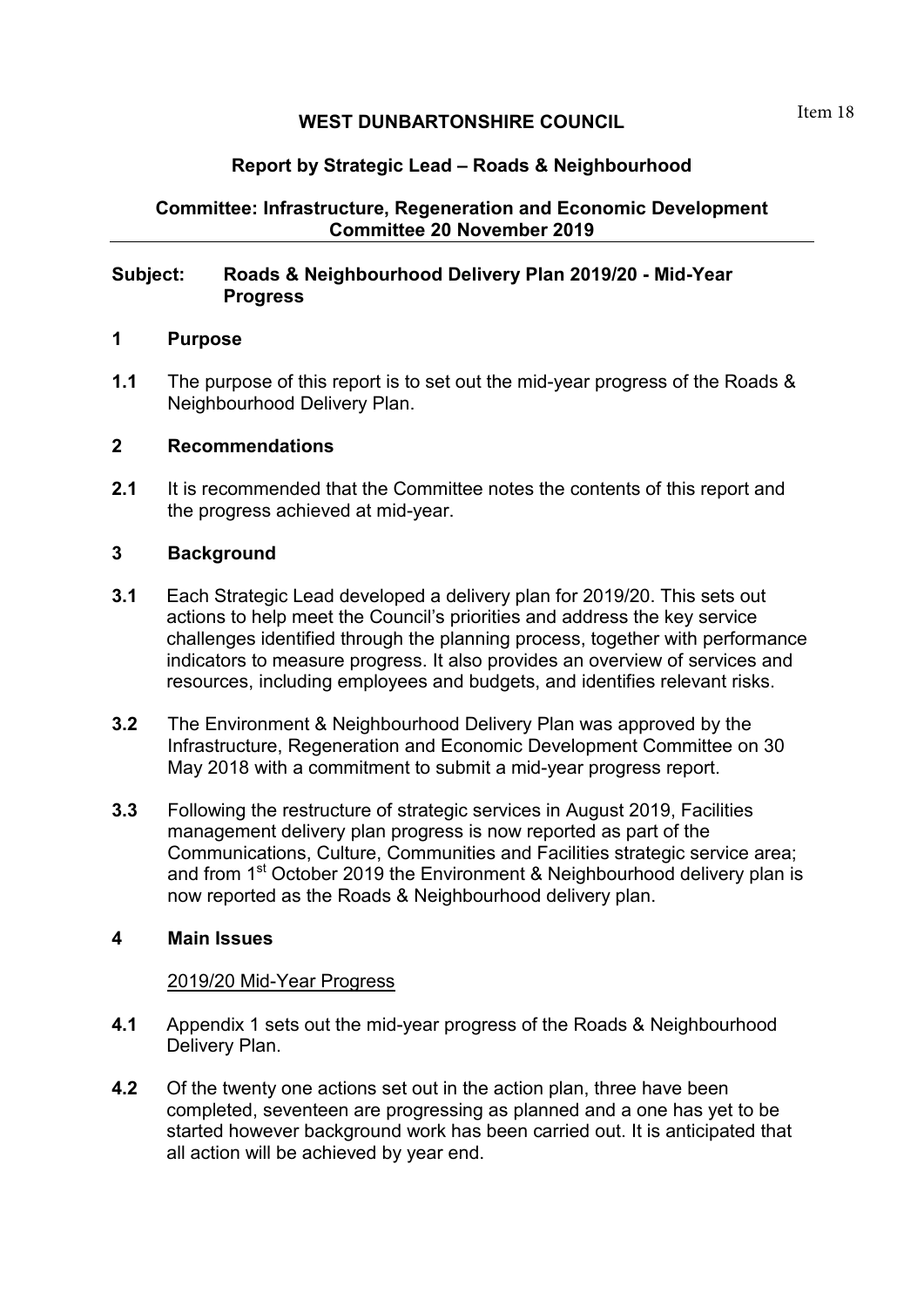- **4.3** Of the sixteen performance indicators in the plan two are available quarterly; progress is shown below.
- **4.4** Percentage of total household waste that is recycled narrowly missed target in both quarters; at this stage it is unlikely that this will meet year end target.
- **4.5** Tonnage of biodegradable municipal waste landfilled failed to meet target in both quarters; it is unlikely that this will now meet the annual target.

### Self-Evaluation Programme

**4.6** The Council adopted the West Dunbartonshire Self Evaluation Framework in August 2016, which embeds a rolling three year improvement programme across services not subject to external evaluation and inspection. Greenspace and Roads & Transportation are currently undertaking self evaluations and the teams will continue to develop an improvement action plan.

### Service User Feedback

- **4.7** A key focus in the development of the delivery plans was ensuring that citizen feedback informs learning and improvement. This feedback comes from a range of mechanisms including complaints data and a monthly residents' telephone survey.
- **4.8** Roads & Neighbourhood services are involved in millions of service interactions. Every quarter, for example, there are over 1 million bin collections. The scale of Roads & Neighbourhood interactions provides important context to the complaints data that follows.
- **4.9** Between 1 April and 30 September this year, Roads & Neighbourhood received a total of 90 complaints, comprising 85 at Stage 1 and 5 at Stage 2. During the same period, 60 complaints were closed, 55 at Stage 1 and 5 at Stage 2.
- **4.10** Of the 55 complaints closed at Stage 1, 82% were resolved within the 5 working days target, with an average of 4 days for all complaints closed at this stage. All of the complaints closed at Stage 2 were resolved within the 20 working days target, with an average of 10 days for all complaints closed at Stage 2.
- **4.11** A telephone survey of 300 residents is carried out every quarter to gauge satisfaction levels with a range of Council services. A range of Roads & Neighbourhood services and functions are covered by the telephone survey.
	- In the second quarter of 2019 satisfaction with Street Cleaning achieved 88%; this represents a 18% point increase from the previous reporting period. Comparatively satisfaction with Street Cleaning has increased on the same period in 2018.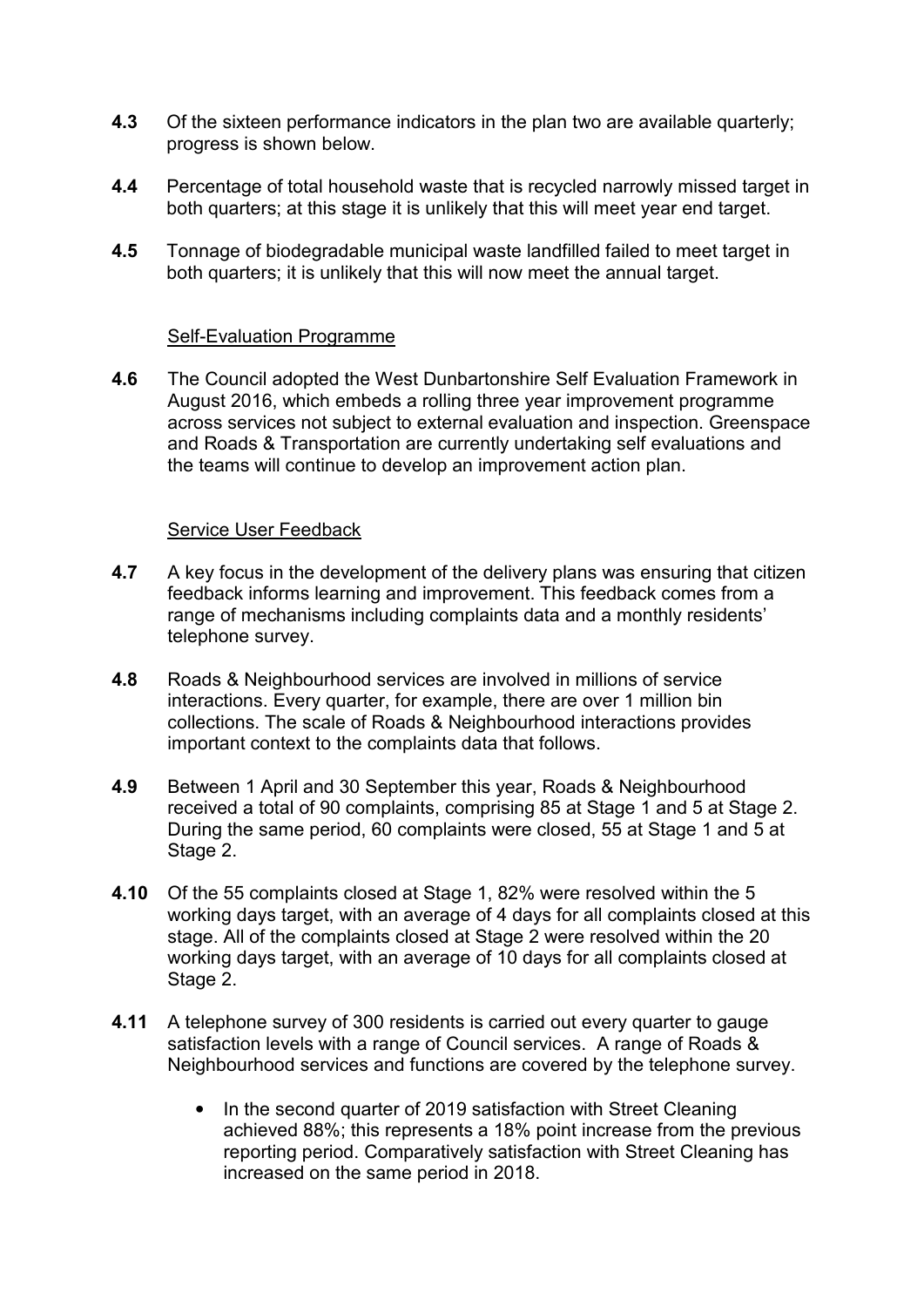- In quarter 2 satisfaction with Waste Services remains high at 87% representing a 6% point increase in satisfaction from the previous quarter and a 4% increase from the same period in 2018.
- In quarter 2 satisfaction with Roads Maintenance achieved 63%, representing a 31% point increase in satisfaction from quarter 1 and signifies one of the best satisfaction figures to date for Roads Maintenance.
- In quarter 2 satisfaction with Grounds Maintenance & Grass Cutting achieved 74% satisfaction, representing a 8% point decrease in satisfaction from quarter 1. Satisfaction at quarter 2 represents an increase in satisfaction from the same period in 2018.
- In quarter 2 satisfaction with Parks and Open Spaces achieved a satisfaction level of 87% representing a 2% point increase from the previous quarter and a 13% increase from the same period in 2018.

## **5. People Implications**

**5.1** There are no direct people implications arising from this report.

## **6 Financial & Procurement Implications**

**6.1** There are no direct financial or procurement implications arising from this report.

### **7 Risk Analysis**

**7.1** Failure to deliver the actions assigned to Roads & Neighbourhood may have a direct impact on the delivery of the Council's Strategic Plan. It is essential that remedial action is taken to ensure strategic delivery plans achieve the commitments detailed and approved.

### **8 Equalities Impact Assessment**

**8.1** Screening and impact assessments will be carried out on specific activities as required.

## **9 Consultation**

**9.1** The Delivery Plan was developed through consultation with officers from the strategic service area.

### **10 Strategic Assessment**

**10.1** The Delivery Plan sets out actions to support the successful delivery of the strategic priorities of the Council.